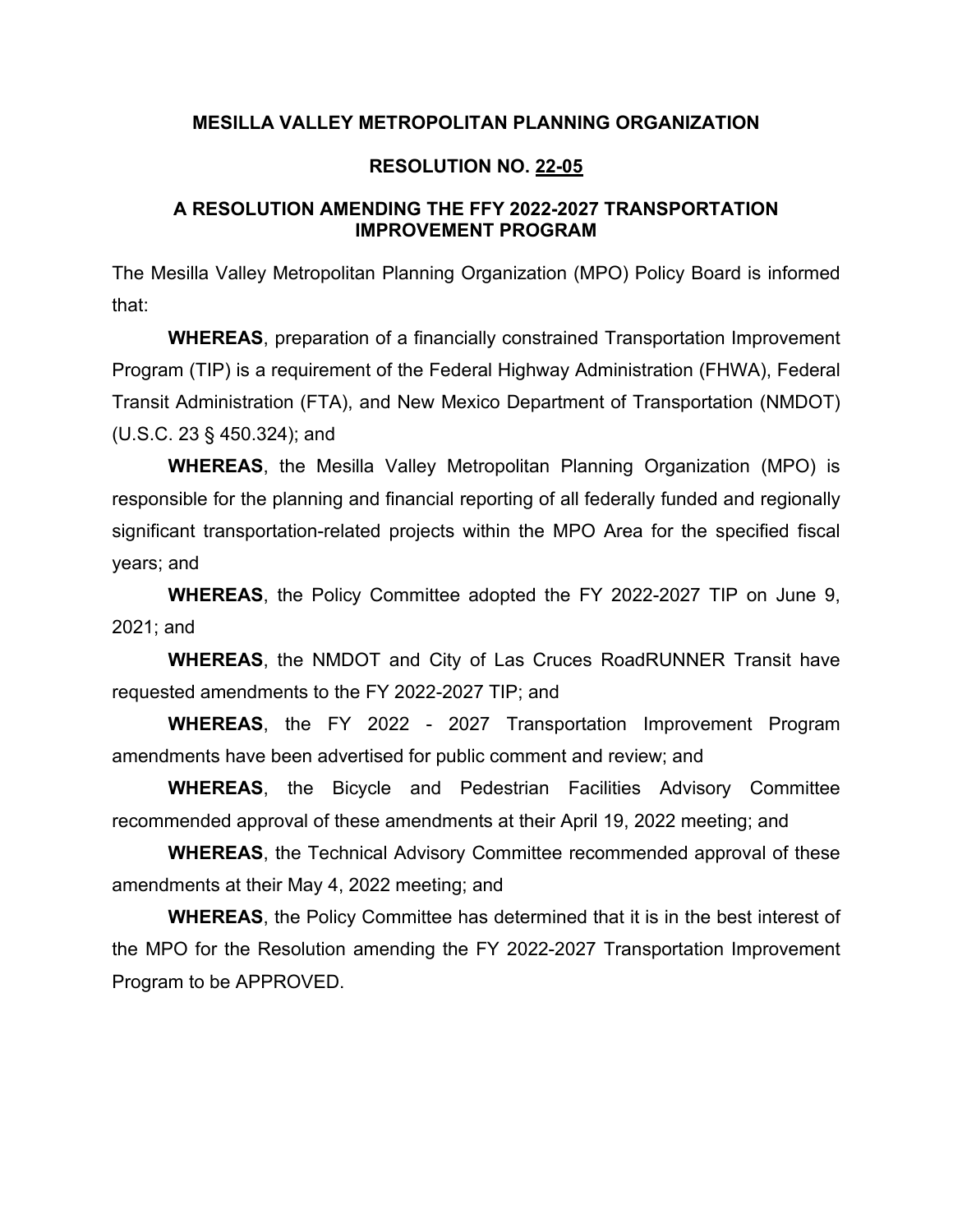NOW, THEREFORE, be it resolved by the Policy Committee of the Mesilla Valley Metropolitan Planning Organization:

j

 $(1)$ 

THAT the Mesilla Valley Metropolitan Planning Organization's Fiscal Year 2022-2027 Transportation Improvement Program is amended as shown in Exhibit "A", attached hereto and made part of this resolution.

 $(II)$ 

THAT the Mesilla Valley MPO's Self-Certification, as contained in Exhibit "B", attached hereto and made part of this resolution is hereby approved.

 $(III)$ 

THAT MPO staff are hereby authorized to take appropriate and legal actions to implement this Resolution.

DONE and APPROVED this 11th day of May, 2022.

**APPROVED** Chair

**ATTEST:** 

**Recording Secretary**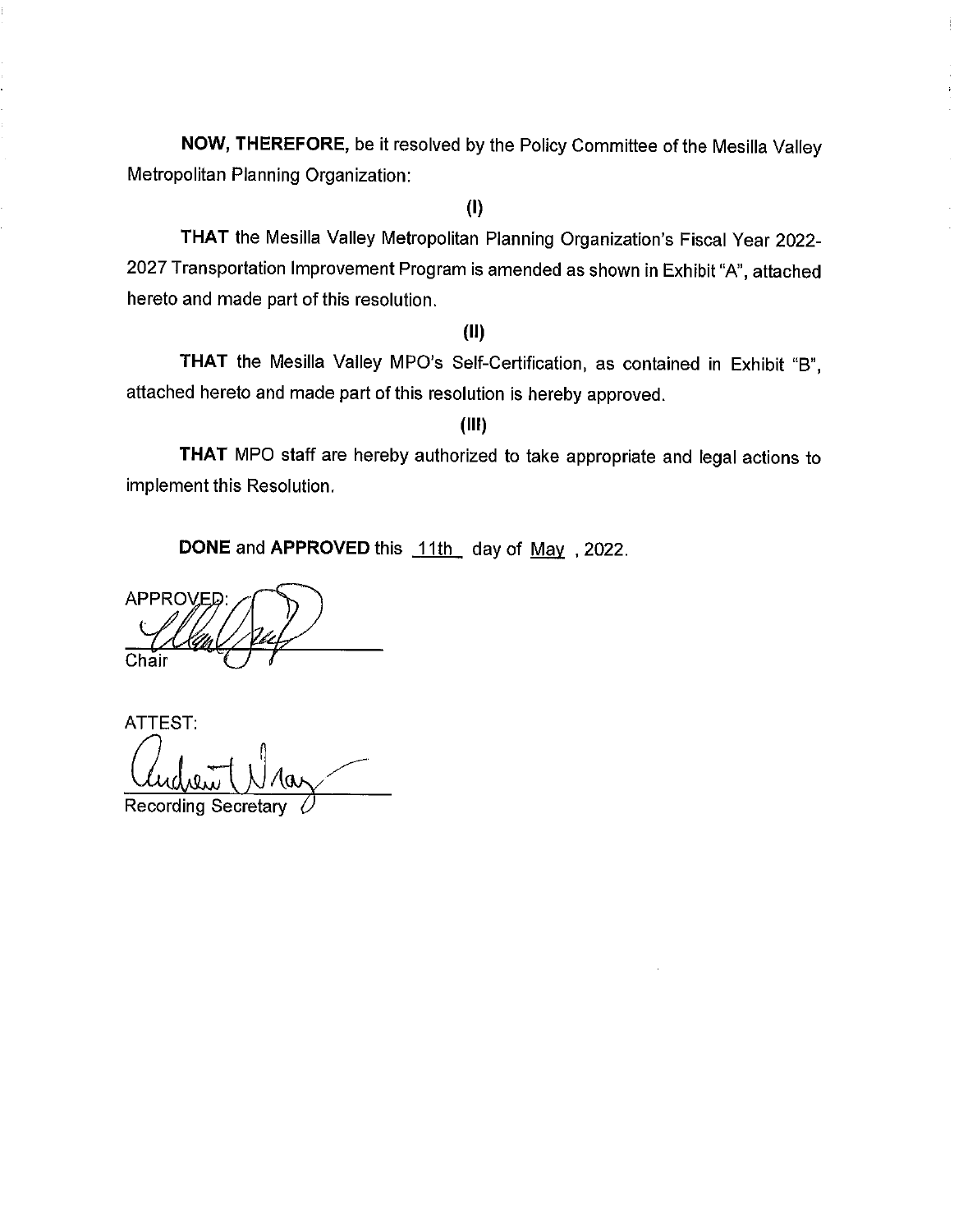| Motion By:                  | <b>Councilor Corran</b>  |
|-----------------------------|--------------------------|
| Second By:                  | <b>Councilor Bencomo</b> |
|                             |                          |
| VOTE:                       |                          |
| <b>Chair Sanchez</b>        | Yes                      |
| Vice-Chair Johnson-Burick   | Absent                   |
| Mayor Barraza               | Yes                      |
| <b>Councilor Bencomo</b>    | Yes                      |
| <b>Councilor Corran</b>     | Yes                      |
| Dist. Eng. Doolittle        | Yes                      |
| <b>Commissioner Ellins</b>  | Yes                      |
| <b>Councilor Graham</b>     | Absent                   |
| <b>Trustee Merrick</b>      | Absent                   |
| <b>Commissioner Murillo</b> | Absent                   |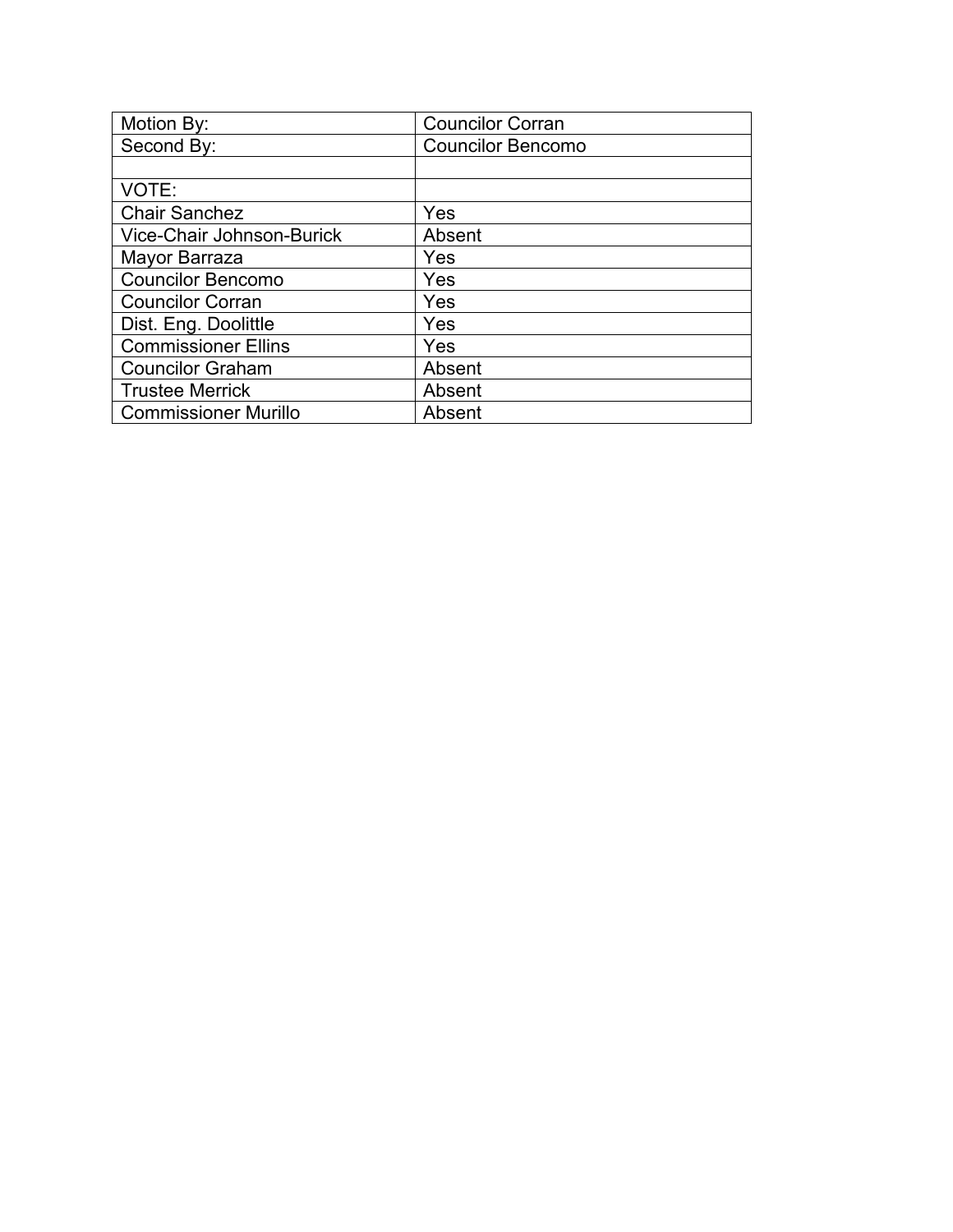| Spring 2022 TIP Amendments                             |                                            |                    |                            |                            |                 |                |                     |              |
|--------------------------------------------------------|--------------------------------------------|--------------------|----------------------------|----------------------------|-----------------|----------------|---------------------|--------------|
| LC00470 - US 70 Fontage Rd Minor Pavement Preservation |                                            |                    |                            |                            |                 |                |                     |              |
| Phase                                                  | <b>Fund Source</b>                         | <b>FFY2022</b>     | <b>FFY2023</b>             | <b>FFY2024</b>             | <b>FFY2025</b>  | <b>FFY2026</b> | <b>Future Years</b> | <b>Total</b> |
| CON                                                    | Nat Hwy Perf Prog (NHPP)                   | \$5,639,040        |                            |                            |                 |                |                     | \$5,639,040  |
| CON                                                    | <b>Road Fund</b>                           | \$960,960          |                            |                            |                 |                |                     | \$960,960    |
|                                                        | <b>Total CON</b>                           | \$6,600,000        | $\overline{\overline{50}}$ | $\overline{\overline{50}}$ | \$0             | \$0            | \$0                 | \$6,600,000  |
|                                                        | <b>Total Programmed</b>                    | \$6,600,000        | \$0                        | $\overline{\textbf{S}}$    | \$0             | \$0            | \$0                 | \$6,600,000  |
|                                                        | <b>LC00440 US 70 Pavement Perservation</b> |                    |                            |                            |                 |                |                     |              |
| Phase                                                  | <b>Fund Source</b>                         | <b>FFY2022</b>     | <b>FFY2023</b>             | FFY2024                    | <b>FFY2025</b>  | <b>FFY2026</b> | <b>Future Years</b> | <b>Total</b> |
| PE                                                     | Nat Hwy Perf Prog                          | \$0                | \$0                        | \$0                        | \$0             | \$17,088,000   | \$0                 | \$17,088,000 |
| PE                                                     | Road Fund                                  | $\overline{50}$    | $\overline{\overline{50}}$ | $\overline{\overline{50}}$ | \$0             | \$2,912,000    | \$0                 | \$2,912,000  |
|                                                        | <b>Total PE</b>                            | \$0                | $\overline{50}$            | $\overline{50}$            | \$0             | \$20,000,000   | \$0                 | \$20,000,000 |
|                                                        | <b>Total Programmed</b>                    | \$0                | \$0                        | \$0                        | \$0             | \$20,000,000   | \$0                 | \$20,000,000 |
| TL00120 Roadrunner Transit Capital Equipment           |                                            |                    |                            |                            |                 |                |                     |              |
| Phase                                                  | <b>Fund Source</b>                         | <b>FFY2022</b>     | <b>FFY2023</b>             | FFY2024                    | <b>FFY2025</b>  | <b>FFY2026</b> | <b>Future Years</b> | <b>Total</b> |
| <b>IMP</b>                                             | <b>FTA 5307</b>                            | \$40,000           | \$0                        | \$0                        | \$0             | \$0            | \$0                 | \$40,000     |
| <b>IMP</b>                                             | Local Match                                | \$10,000           | $\overline{\overline{50}}$ | $\overline{\xi_0}$         | $\overline{50}$ | \$0            | \$0                 | \$10,000     |
|                                                        | <b>Total IMP</b>                           | \$50,000           | $\overline{\xi_0}$         | \$0                        | \$0             | \$0            | \$0                 | \$50,000     |
|                                                        | <b>Total Programmed</b>                    | \$50,000           | \$0                        | \$0                        | \$0             | \$0            | \$0                 | \$50,000     |
|                                                        | TL00110 Rolling Stock Section 5307         |                    |                            |                            |                 |                |                     |              |
| Phase                                                  | <b>Fund Source</b>                         | <b>FFY2022</b>     | FFY2023                    | FFY2024                    | <b>FFY2025</b>  | FFY2026        | <b>Future Years</b> | <b>Total</b> |
| <b>IMP</b>                                             | <b>FTA 5307</b>                            | \$0                | \$313,383                  | \$313,383                  | \$313,383       | \$313,383      | \$313,383           | \$1,566,915  |
| <b>IMP</b>                                             | Local Match                                | $\overline{\xi_0}$ | \$55,303                   | \$55,303                   | \$55,303        | \$55,303       | \$55,303            | \$276,515    |
|                                                        | <b>Total IMP</b>                           | \$0                | \$368,686                  | \$368,686                  | \$368,686       | \$368,686      | \$368,686           | \$1,843,430  |
|                                                        | <b>Total Programmed</b>                    | \$0                | \$368,686                  | \$368,686                  | \$368,686       | \$368,686      | \$368,686           | \$1,843,430  |
| TL00140 - Rolling Stock Stection 5339                  |                                            |                    |                            |                            |                 |                |                     |              |
| Phase                                                  | <b>Fund Source</b>                         | <b>FFY2022</b>     | FFY2023                    | FFY2024                    | <b>FFY2025</b>  | <b>FFY2026</b> | <b>Future Years</b> | <b>Total</b> |
| <b>IMP</b>                                             | <b>FTA 5339</b>                            | \$0                | \$225,123                  | \$0                        | \$0             | \$0            | \$0                 | \$225,123    |
| <b>IMP</b>                                             | Local Match                                | \$0                | \$39,727                   | $\overline{\xi_0}$         | \$0             | \$0            | \$0                 | \$39,727     |
|                                                        | <b>Total IMP</b>                           | \$0                | \$264,850                  | \$0                        | \$0             | \$0            | \$0                 | \$264,850    |
|                                                        | <b>Total Programmed</b>                    | \$0                | \$264,850                  | \$0                        | $\overline{50}$ | \$0            | \$0                 | \$264,850    |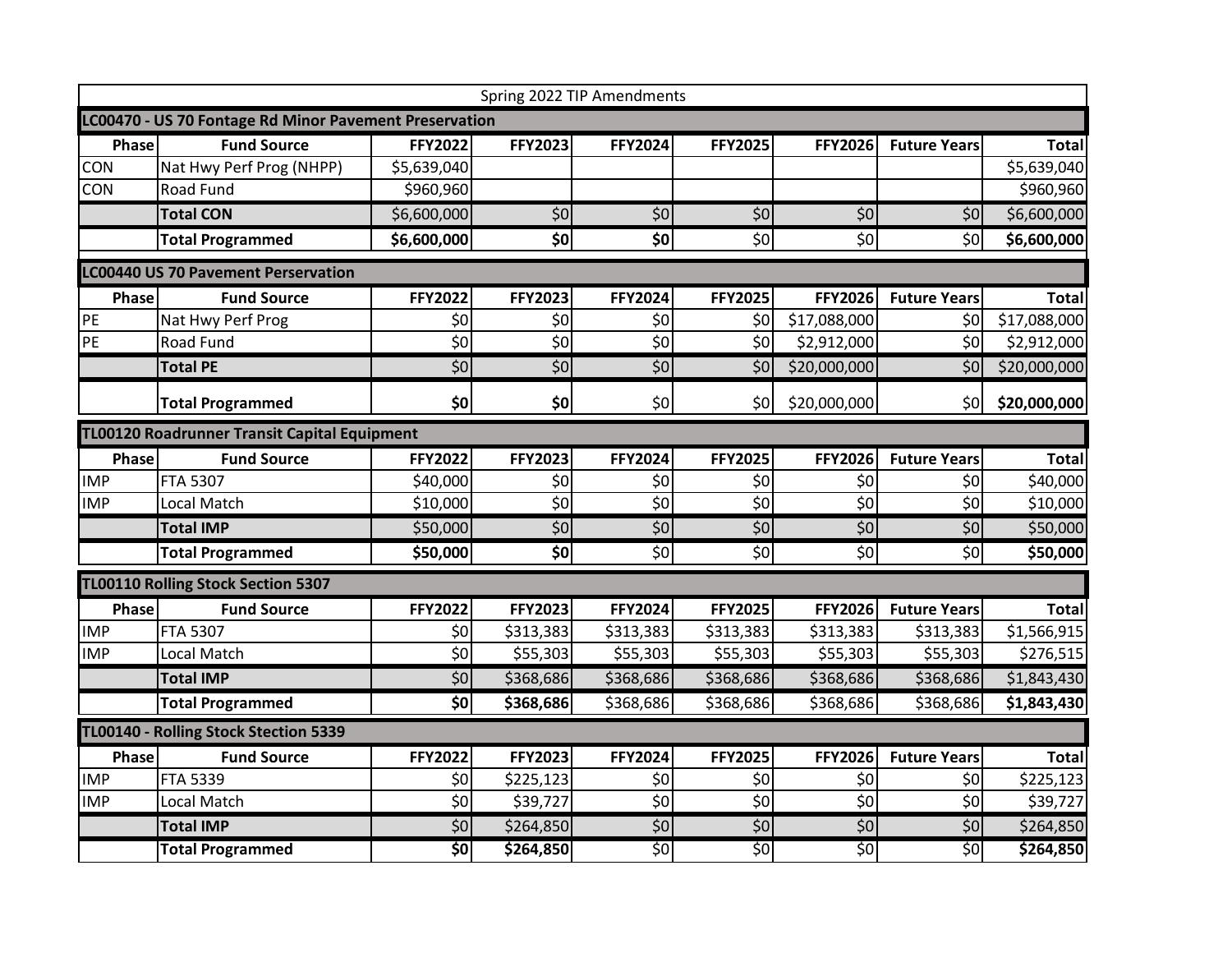| TL00150 Software upgrades Section 5307           |                               |                |                |                |                 |                |                     |              |
|--------------------------------------------------|-------------------------------|----------------|----------------|----------------|-----------------|----------------|---------------------|--------------|
| <b>Phase</b>                                     | <b>Fund Source</b>            | <b>FFY2022</b> | <b>FFY2023</b> | <b>FFY2024</b> | <b>FFY2025</b>  | <b>FFY2026</b> | <b>Future Years</b> | <b>Total</b> |
| <b>IMP</b>                                       | <b>FTA 5307</b>               | \$317,760      |                |                |                 |                |                     | \$317,760    |
| <b>IMP</b>                                       | Local Match                   | \$79,440       |                |                |                 |                |                     | \$79,440     |
|                                                  | <b>Total IMP</b>              | \$397,200      | \$0            | \$0            | \$0             | \$0            | \$0                 | \$397,200    |
|                                                  | <b>Total Programmed</b>       | \$397,200      | \$0            | \$0            | \$0             | \$0            | \$0                 | \$397,200    |
| <b>TL00100 Operating Section 5307</b>            |                               |                |                |                |                 |                |                     |              |
| <b>Phase</b>                                     | <b>Fund Source</b>            | FFY2022        | <b>FFY2023</b> | <b>FFY2024</b> | <b>FFY2025</b>  | <b>FFY2026</b> | <b>Future Years</b> | <b>Total</b> |
| <b>IMP</b>                                       | <b>FTA 5307</b>               | \$1,045,411    | \$3,500,000    | \$3,500,000    | \$3,500,000     | \$3,500,000    | \$3,500,000         | \$18,545,411 |
| <b>IMP</b>                                       | Local Match                   | \$1,045,411    | \$3,500,000    | \$3,500,000    | \$3,500,000     | \$3,500,000    | \$3,500,000         | \$18,545,411 |
| <b>IMP</b>                                       | FTA 5307 STIC                 | \$200,000      | \$200,000      | \$200,000      | \$200,000       | \$200,000      | \$200,000           | \$1,200,000  |
| <b>IMP</b>                                       | Local Match                   | \$200,000      | \$200,000      | \$200,000      | \$200,000       | \$200,000      | \$200,000           | \$1,200,000  |
| <b>IMP</b>                                       | ARPA additional 5307 Assistan | \$6,413,734    | \$0            | \$0            | 50 <sub>0</sub> | \$0            | \$0                 | \$6,413,734  |
|                                                  | <b>Total IMP</b>              | \$8,904,556    | \$7,400,000    | \$7,400,000    | \$7,400,000     | \$7,400,000    | \$7,400,000         | \$45,904,556 |
|                                                  | <b>Total Programmed</b>       | \$8,904,556    | \$7,400,000    | \$7,400,000    | \$7,400,000     | \$7,400,000    | \$7,400,000         | \$45,904,556 |
| <b>TL00130 Maintenance and Operations Center</b> |                               |                |                |                |                 |                |                     |              |
| <b>Phase</b>                                     | <b>Fund Source</b>            | <b>FFY2022</b> | <b>FFY2023</b> | <b>FFY2024</b> | <b>FFY2025</b>  | <b>FFY2026</b> | <b>Future Years</b> | <b>Total</b> |
| <b>IMP</b>                                       | <b>FTA 5307</b>               | \$4,815,357    | \$0            | \$0            | \$0             | \$0            | \$0                 | \$4,815,357  |
| <b>IMP</b>                                       | Local Match                   | \$1,363,403    | \$0            | \$0            | \$0             | \$0            | \$0                 | \$1,363,403  |
| <b>IMP</b>                                       | FTA 5339                      | \$638,249      | \$0            | \$0            | \$0             | \$0            | \$0                 | \$638,249    |
|                                                  | <b>Total IMP</b>              | \$6,817,009    | \$0            | \$0            | \$0]            | \$0            | \$0]                | \$6,817,009  |
|                                                  | <b>Total Programmed</b>       | \$6,817,009    | \$0            | \$0            | \$0             | \$0            | \$0                 | \$6,817,009  |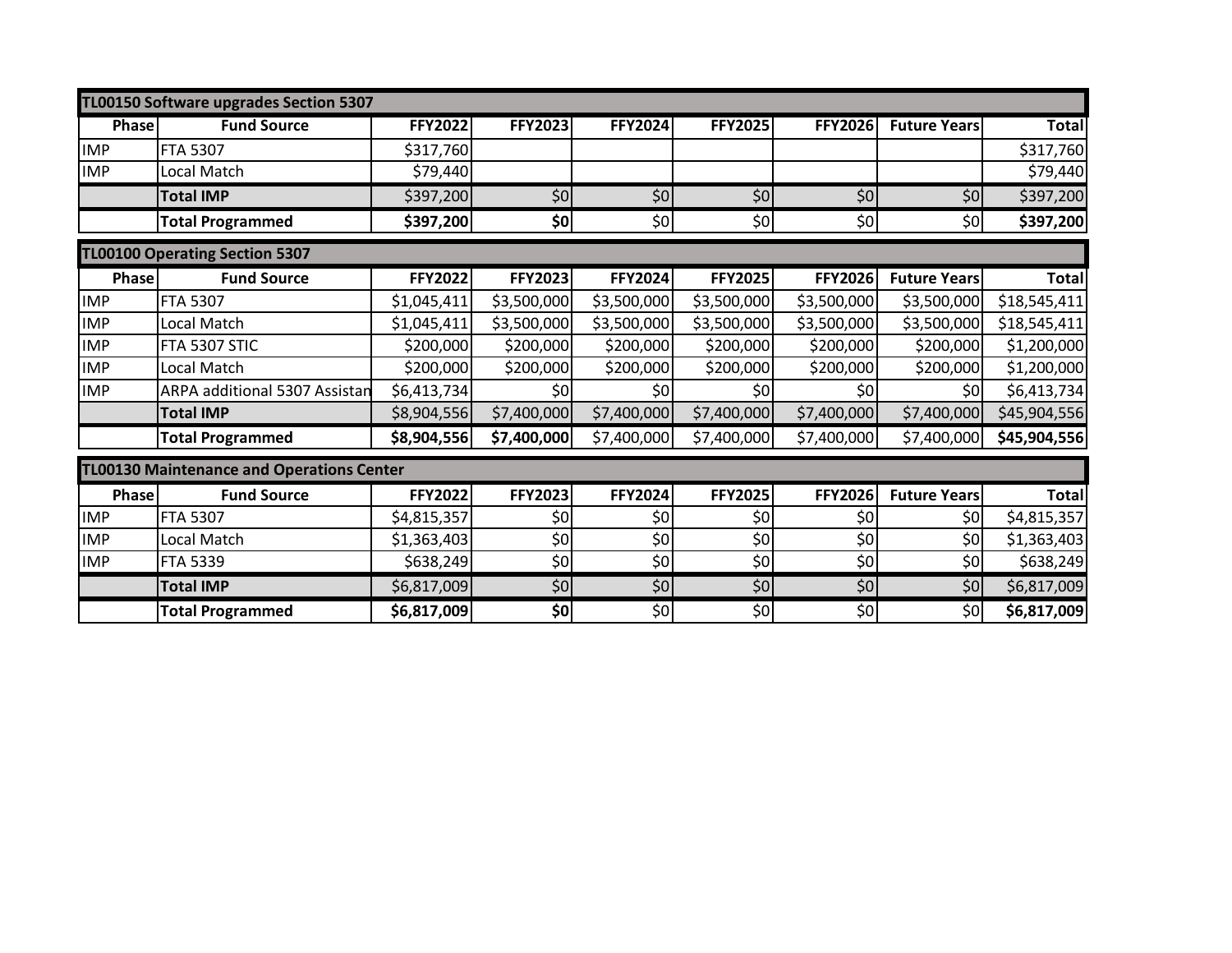

# **METROPOLITAN PLANNING ORGANIZATION**

SERVING LAS CRUCES, DOÑA ANA, AND MESILLA

P.O. BOX 20000 | LAS CRUCES NM | 88004 PHONE (575) 528-3222 | FAX (575) 528-3155 [http://mesillavalleympo.org](http://mesillavalleympo.org/)

## **Resolution 22-05 Exhibit "B"**

# **MESILLA VALLEY MPO SELF-CERTIFICATION STATEMENT**

In accordance with 23 U.S.C. 450.334, the New Mexico Department of Transportation (NMDOT), and the Mesilla Valley Metropolitan Planning Organization (MVMPO) for the Las Cruces urbanized area hereby certify that the transportation planning process meets the Performance-Based Planning and Programming (PBPP) requirements established in 23 CFR 450.326(d), 49 CFR 625, and 49 CFR 630. The projects selected in the FFY 2022 – 2027 Transportation Improvement Program (TIP) were developed from the priorities outlined in the NMDOT Asset Management Plan, the New Mexico Strategic Highway Safety Plan, and the New Mexico Freight Plan; and from the priorities outlined in the RoadRUNNER Transit Asset Management Plan, the RoadRUNNER Transit Short and Long Range Strategic Plans, and the City of Las Cruces Public Transportation Agency Safety Plan. The programmed projects support the adopted Performance Targets of the MVMPO for Performance Measure 1 (Safety), Performance Measure 2 (State of Good Repair), Performance Measure 3 (System Performance), and Transit Asset Management. The TIP was developed and reviewed by the MVMPO in accordance with the MVMPO Public Participation Plan and the MVMPO Title VI Plan. The MVMPO also certifies that the transportation planning process is addressing the major issues in the metropolitan planning area and is being conducted in accordance with all applicable requirements of:

(1) The fiscal constraint required in 23 C.F.R. 450;

(2) 49 U.S.C. 5323(l), 23 U.S.C. 135, and 23 U.S.C. 450.220;

(3) Title VI of the Civil Rights Act of 1964 and the Title VI assurance executed by each State under 23 U.S.C. 324 and 29 U.S.C. 794;

(4) Section 1101(b) of the Transportation Equity Act for the 21st Century (Pub. L. 105-178) regarding the involvement of Disadvantaged Business Enterprises in FHWA and FTA funded planning projects (Sec. 105(f), Pub. L. 97-424, 96 Stat. 2100; 49 CFR, Subtitle A, Part 26);

(5) The provisions of the Americans with Disabilities Act of 1990 (Pub. L. 101-336, 104 Stat. 327, as amended) and U. S. DOT implementing regulation;